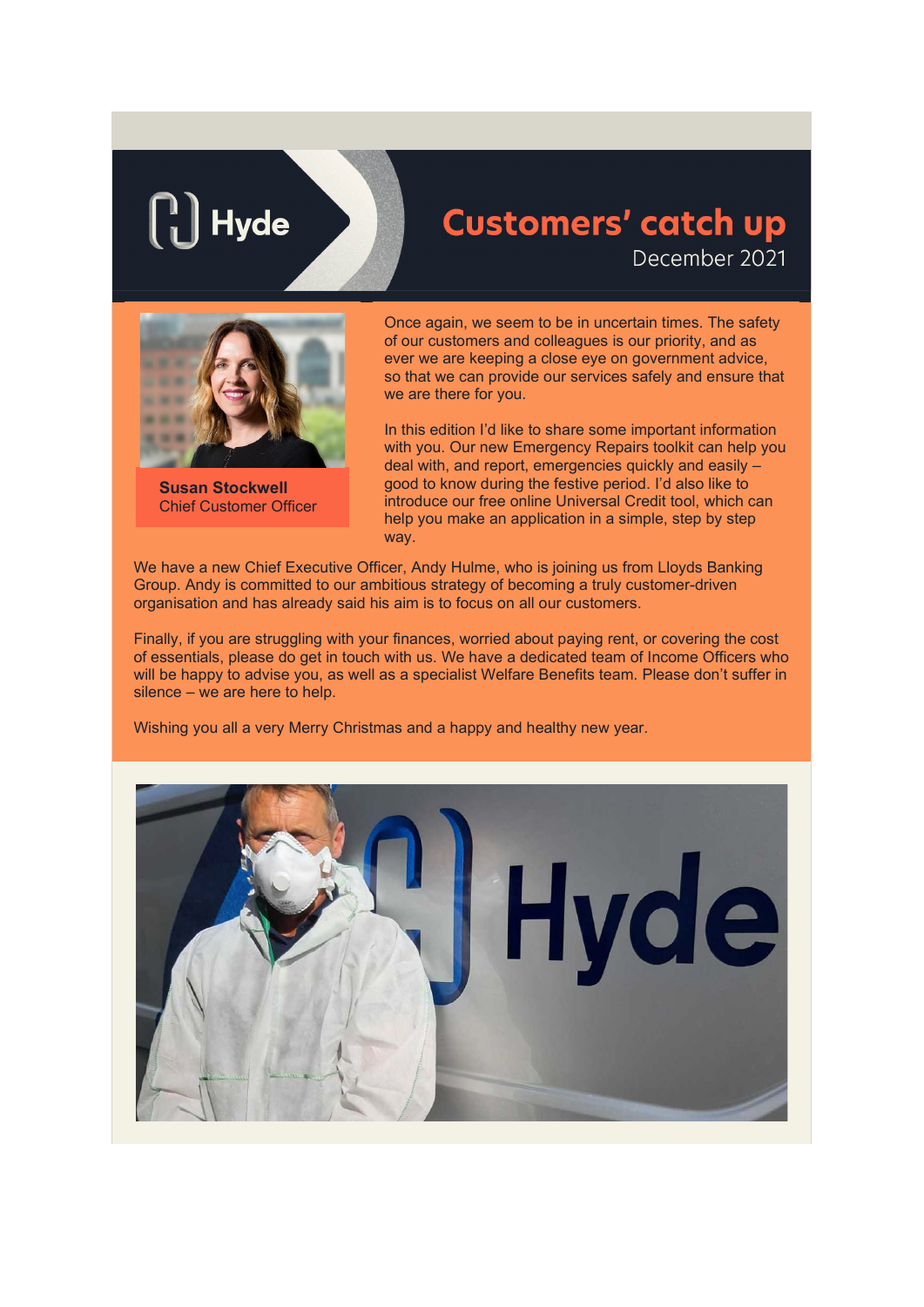# **Covid update**

Keeping you and our staff safe is our priority, but we will continue to deliver all our services.

#### READ [MORE](https://eur03.safelinks.protection.outlook.com/?url=https%3A%2F%2Fwww.hyde-housing.co.uk%2Fnews%2Fmanaging-homes%2Fcoronavirus-we-re-working-hard-to-deliver-our-services-safely%2F%3Futm_campaign%3D%257B%7EmessageName%7E%257D%26utm_source%3DemailCampaign%26utm_content%3D%257B%7EmailVariationId%7E%257D%26utm_medium%3Demail&data=04%7C01%7Cjane.warren%40hyde-housing.co.uk%7Cd47c741c23224235337508d9c491e567%7C86819931fb92466f8ad749b48fb5a50d%7C0%7C0%7C637756953159422802%7CUnknown%7CTWFpbGZsb3d8eyJWIjoiMC4wLjAwMDAiLCJQIjoiV2luMzIiLCJBTiI6Ik1haWwiLCJXVCI6Mn0%3D%7C3000&sdata=HGNoCIB5FvN9bRv%2BYzG8AH2xS1IZ8tk9rXSv3ZCexkw%3D&reserved=0) >

#### Is this an emergency?



### **Dealing with home emergencies**

Our new Emergency Repairs toolkit can help you deal with, and report emergencies quickly and easily.

READ [MORE](https://eur03.safelinks.protection.outlook.com/?url=https%3A%2F%2Fwww.hyde-housing.co.uk%2Fnews%2Fmanaging-homes%2Fdealing-with-home-emergencies%2F%3Futm_campaign%3D%257B%7EmessageName%7E%257D%26utm_source%3DemailCampaign%26utm_content%3D%257B%7EmailVariationId%7E%257D%26utm_medium%3Demail&data=04%7C01%7Cjane.warren%40hyde-housing.co.uk%7Cd47c741c23224235337508d9c491e567%7C86819931fb92466f8ad749b48fb5a50d%7C0%7C0%7C637756953159422802%7CUnknown%7CTWFpbGZsb3d8eyJWIjoiMC4wLjAwMDAiLCJQIjoiV2luMzIiLCJBTiI6Ik1haWwiLCJXVCI6Mn0%3D%7C3000&sdata=Qxy3Vsc7wEMBKL2BXay0%2FpeWR9oyER%2BKbyRQdPhX1Ag%3D&reserved=0) >



#### **Our new Chief Executive Officer joins in early 2022**

We're delighted that Andy Hulme will join us from Lloyds Banking Group.

READ [MORE](https://eur03.safelinks.protection.outlook.com/?url=https%3A%2F%2Fwww.hyde-housing.co.uk%2Fnews%2Fcorporate-and-financial%2Fannouncing-hydes-new-chief-executive-officer%2F%3Futm_campaign%3D%257B%7EmessageName%7E%257D%26utm_source%3DemailCampaign%26utm_content%3D%257B%7EmailVariationId%7E%257D%26utm_medium%3Demail&data=04%7C01%7Cjane.warren%40hyde-housing.co.uk%7Cd47c741c23224235337508d9c491e567%7C86819931fb92466f8ad749b48fb5a50d%7C0%7C0%7C637756953159422802%7CUnknown%7CTWFpbGZsb3d8eyJWIjoiMC4wLjAwMDAiLCJQIjoiV2luMzIiLCJBTiI6Ik1haWwiLCJXVCI6Mn0%3D%7C3000&sdata=fXEC3DE9CICWFON2He8WVHecJfJbgWViLamFjt8uEpo%3D&reserved=0) >



#### **Supporting customers who experience domestic abuse**

If you need help or support, we have a dedicated advice and support page.

READ [MORE](https://eur03.safelinks.protection.outlook.com/?url=https%3A%2F%2Fwww.hyde-housing.co.uk%2Fnews%2Fhyde-in-the-community%2F16-days-of-action-how-we-support-customers-experiencing-domestic-abuse%2F%3Futm_campaign%3D%257B%7EmessageName%7E%257D%26utm_source%3DemailCampaign%26utm_content%3D%257B%7EmailVariationId%7E%257D%26utm_medium%3Demail&data=04%7C01%7Cjane.warren%40hyde-housing.co.uk%7Cd47c741c23224235337508d9c491e567%7C86819931fb92466f8ad749b48fb5a50d%7C0%7C0%7C637756953159579038%7CUnknown%7CTWFpbGZsb3d8eyJWIjoiMC4wLjAwMDAiLCJQIjoiV2luMzIiLCJBTiI6Ik1haWwiLCJXVCI6Mn0%3D%7C3000&sdata=9vINdZr9BQ6PFVsy7pxPtqPdKqZoFHoWrBbWYutCJtk%3D&reserved=0) >



#### **Introducing our new Universal Credit tool**

Our free online Universal Credit tool can help you make an application step-by-step.

#### READ [MORE](https://eur03.safelinks.protection.outlook.com/?url=https%3A%2F%2Fwww.hyde-housing.co.uk%2Fnews%2Fwork-money-and-benefits%2Fwith-you-every-step-of-the-way%2F%3Futm_campaign%3D%257B%7EmessageName%7E%257D%26utm_source%3DemailCampaign%26utm_content%3D%257B%7EmailVariationId%7E%257D%26utm_medium%3Demail&data=04%7C01%7Cjane.warren%40hyde-housing.co.uk%7Cd47c741c23224235337508d9c491e567%7C86819931fb92466f8ad749b48fb5a50d%7C0%7C0%7C637756953159579038%7CUnknown%7CTWFpbGZsb3d8eyJWIjoiMC4wLjAwMDAiLCJQIjoiV2luMzIiLCJBTiI6Ik1haWwiLCJXVCI6Mn0%3D%7C3000&sdata=8E4I0CRDcheNjB6uQKcthDn%2BJdrLdFCvDJArk9he8wc%3D&reserved=0) >